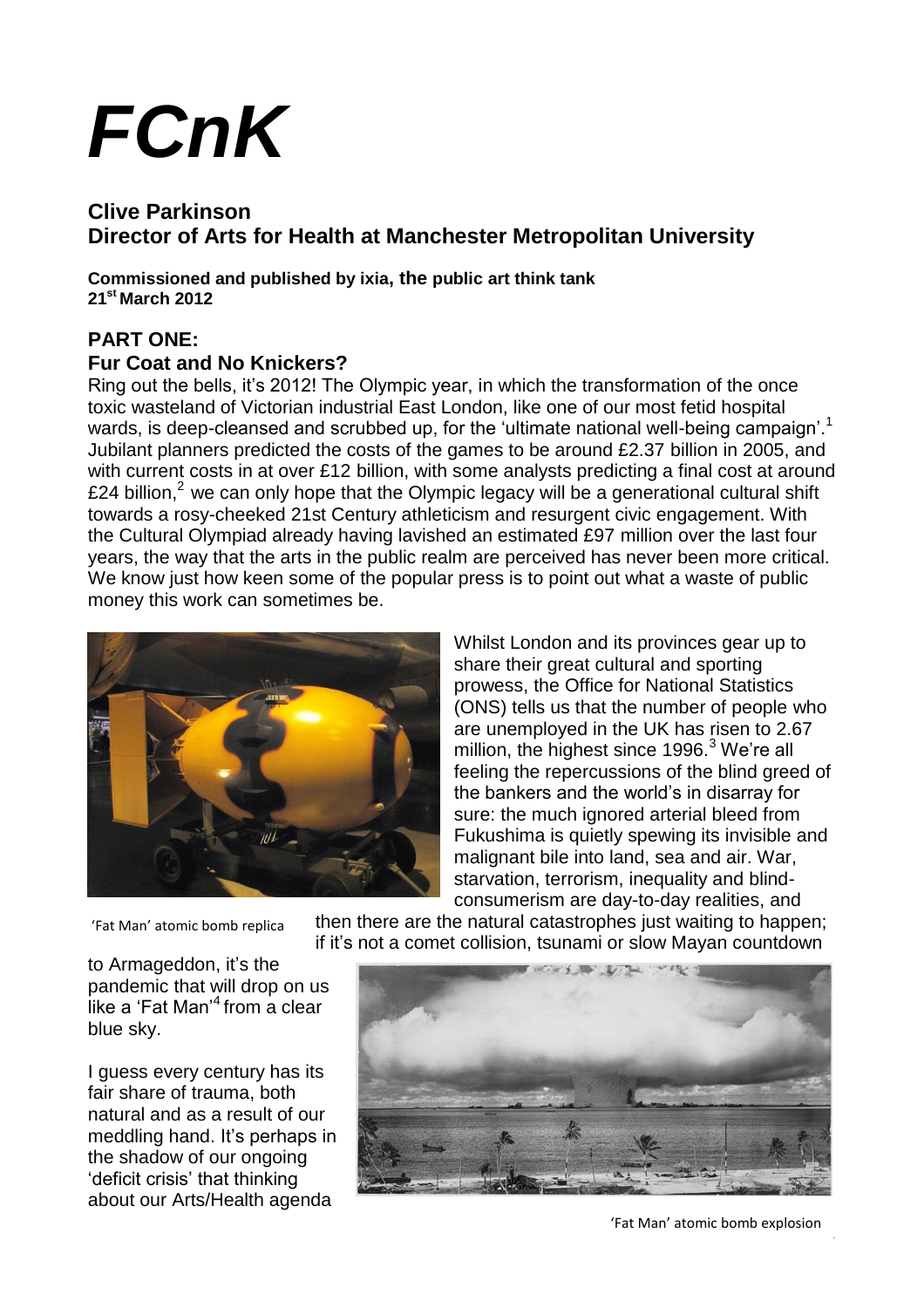might best be framed, for if the work has got any cultural value, isn't it in a crisis where we'll show our metal? John Pilger tells us that our current financial state is '...not remotely a crisis. When Britain was officially bankrupt at the end of the Second World War, the government built its greatest public institutions, such as the National Health Service and the arts edifices of London's South Bank.' This observation is adroit and relevant to our shared agenda, but Pilger also points to the vanity of artists and asks where their voices are whilst the government slash and burn to fulfill their policy objectives? $5^{\circ}$ 

Art in the Public Realm, in the minds of people outside the world of culture and the arts who are facing uncertain futures, is an irrelevance, meaningless decoration and a waste of resources: all fur coat and no knickers.<sup>a</sup> You only have to look at the sculpture by Juan Ripollés, at the new Castellon Regional Airport in Spain, to see how both the media and politicians alike enjoy nothing more than a badly conceived project to hide behind. A €300,000, 24m-high, 20-ton copper statue has been dedicated to the infamous and allegedly corrupt politician, Carlos Fabra. His gurning, patinated face will welcome people to a brand new airport that few people use, in a country teetering on the brink of recession and with the highest unemployment rates in 17 years.

Surely this is public art at its most banal and most irrelevant?<sup>6</sup> Whilst Pilger calls for artists to rage against the hypocrisy of politicians and morally bankrupt societies, it seems art in the public realm so often reverts to the default 'wow' factor; a quick-fix opiate to keep the people happy. A 37-ton, 50 foot high spider;<sup>7</sup> a 20 foot tall elephant;<sup>8</sup> or a Giant Little Girl:<sup>9</sup> like Talos, the bronze giant from Jason and The Argonauts,<sup>10</sup> these are sensational, terrifying and appealing. But, like any drug, you just crave more and its got to have a bigger hit each time. Just think *fireworks*: how can you improve on the previous display? Surely the ultimate progression involves the split atom and is altogether more participative.

We're frequently told that the arts offer us something as a counter-blast to this 'fast-food, quick-fix smiley culture', but through their addictive gloss and glamour, aren't they often just a reflection of, and not a reaction to, the here and now? And the  $ONS<sub>11</sub><sup>11</sup>$  whilst charged with measuring our progressive unemployment, are also commissioned to measure the nation's well-being and come up with the next measurement of happiness. Isn't that what we're all searching for - a prescription for a diversion from this mess? Isn't this what this Arts/Health movement's all about - doling out cultural quick-fixes for a fractured society?

If that's the case, aren't we manipulating our practice to fit the criteria for the next funding application: watering down the work so it fits the paymasters' needs and corporate social responsibility profile? This Arts/Health field is in danger of becoming some bland cultural sub-species, offering the marginalised a transient feel-good factor; some base level cultural instrumentalism for the impoverished, whilst the regular cultural consumers suck up the high-fat, spoon-fed nectar of the acceptable avant-garde.

So, what are our values - and are they just dictated by the next government spending review, or else a shift in Arts Council priorities? Judging by the coalition government's desperate bid to hijack the well-being agenda and reduce the populous to happy, passive, measurable units, there needs to be serious discussion about both what we understand as our shared (and opposing) values, and what others deem to be our quantifiable worth, both economic and social. I never thought I'd be citing Alastair Campbell in an article on

 $\overline{a}$ 

<sup>&</sup>lt;sup>a</sup> The informal British slang expression to 'be all fur coat and no knickers' can be defined as: having an impressive or sophisticated appearance – one which is superficially positive and belies the fact that there is nothing to substantiate it.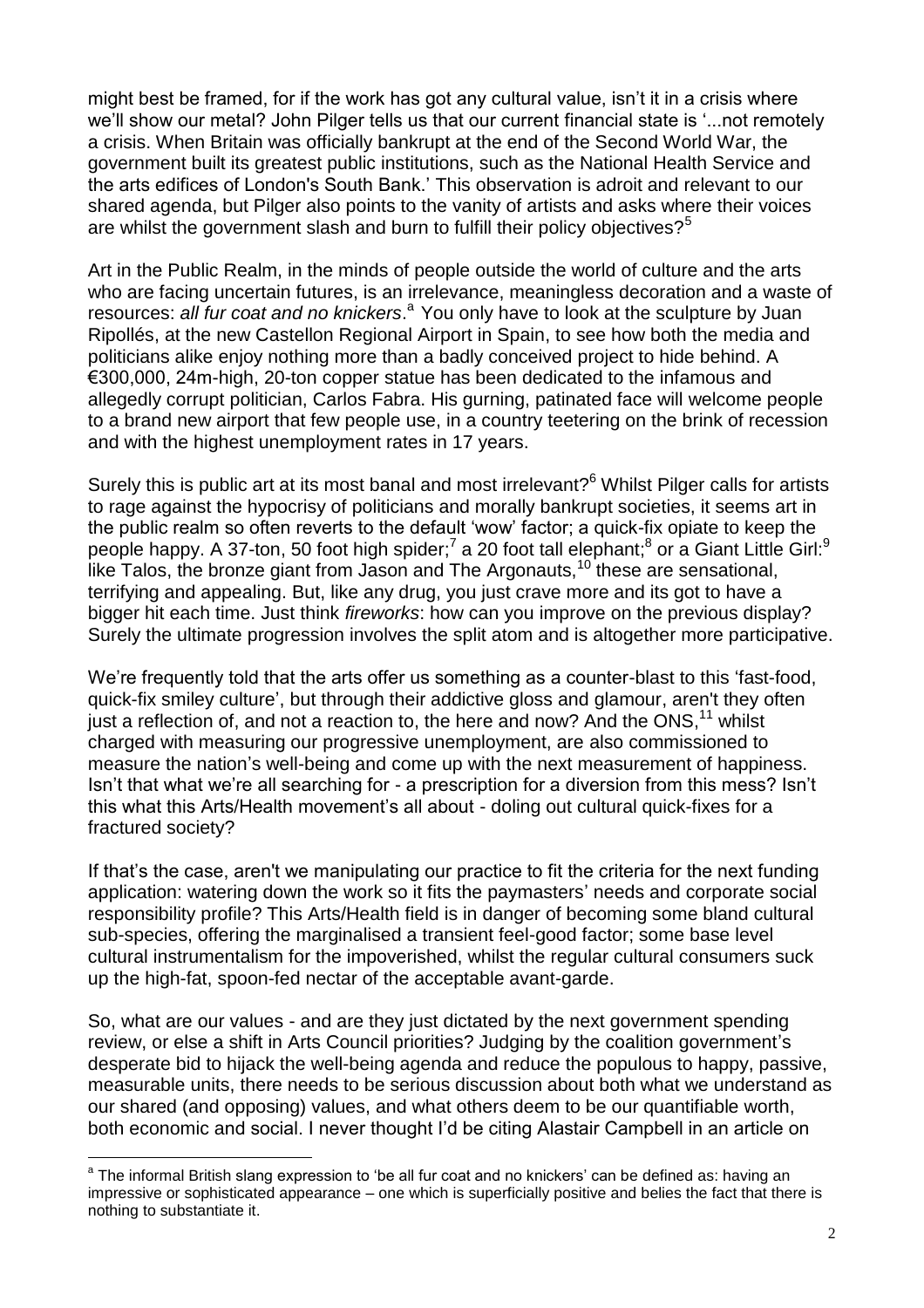arts and health, but his recent writing on happiness and depression acknowledges the hard work, pain and anxiety that add up to the fully-rounded human being that can honestly look back on a life well-lived and consider that they may have experienced transient happiness as part of something far more complex; that fraught experience of being human.<sup>12</sup>

So here's the nub: the heart of this essay. In a world of sedated citizens, it just takes a hairline crack to expose the potential of life beyond the confines of the superficial facade of order. Witness the simmering anger at institutionalised corruption, bursting like lanced boils across the surface of this 'goodly frame the earth.'<sup>13</sup>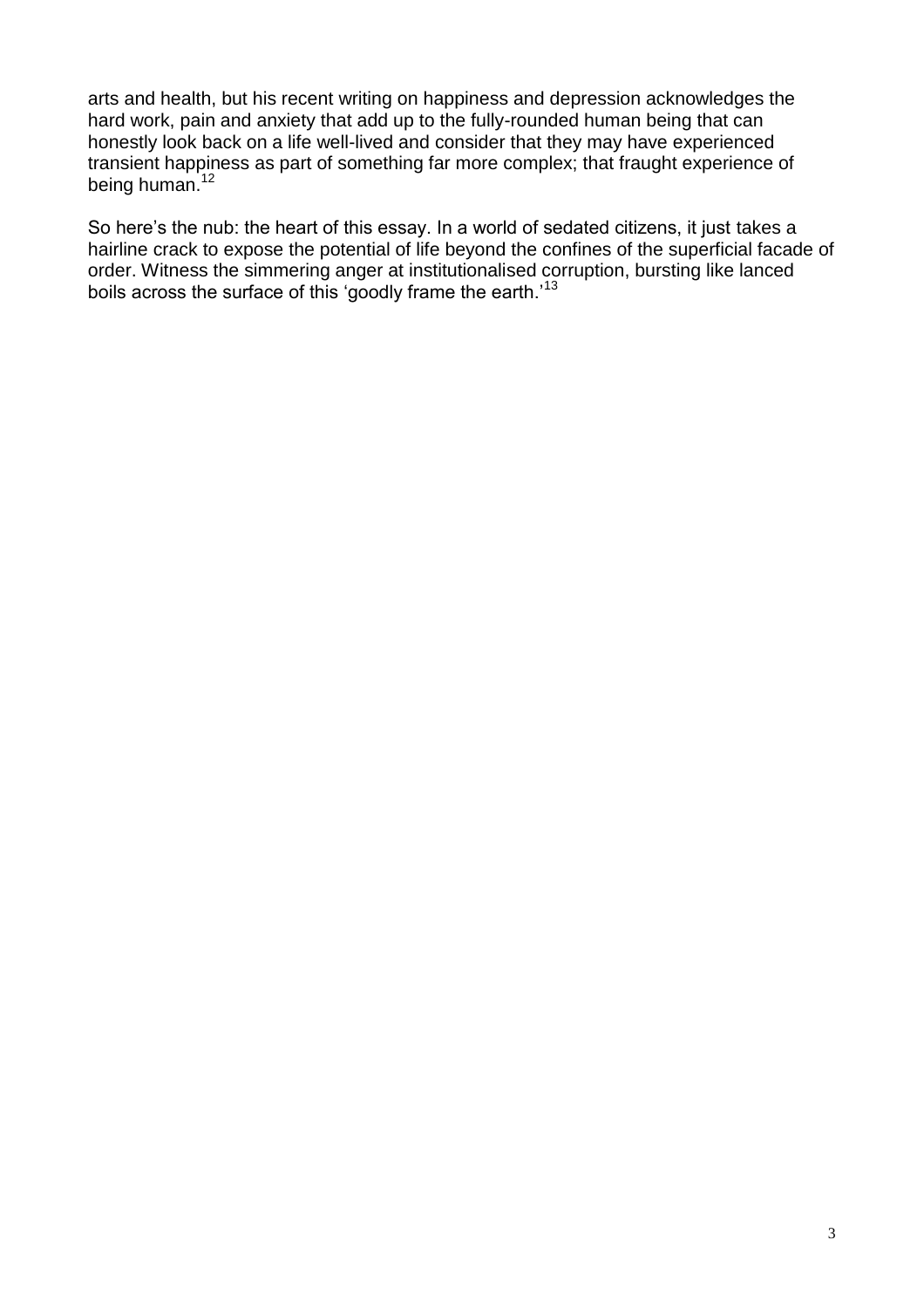#### **PART TWO Institutional Neglect**

There's a scene in the dystopian 1960s sci-fi classic, *Soylent Green*, <sup>14</sup>where an aging Edward G Robinson, exhausted by his meagre existence in an impoverished and bankrupt world, embarks upon his own assisted suicide. In the film, this is euphemistically referred to as 'Going Home', and gives those who choose this option the opportunity of retiring to a state-run unit, wherein lies a comfortable room that is designed to your own specifications: colour, sounds, images, and then, after the administration of what's presumably a lethal injection, you fade peacefully to 'sleep'.

In 2011, I had the pleasure of giving the opening address at the third International Art of Good Health and Well-being Conference<sup>15</sup> in Australia. In my paper, I chose to edge into the ethical minefield of how we end our days; another euphemism, perhaps, for how we might not only think about the quality of life of older people or people with terminal illness but specifically: how we might achieve a good death. I used the scene in *Soylent Green* to unlock some thinking around this. In an Arts/Health context, it's always a little difficult to discuss our dying because, like the medical fraternity, we seem to believe that our work is all about resolving life's difficulties; all medicines, plasters and surgery. It was a relief to find that the conference wasn't only populated by well-meaning artists and allies from medicine, but critically, people from the field of palliative care.

I'd like to develop ideas around how our Arts/Health agenda might somehow be connected to both the civic unrest I've alluded to, and the apparent absence of outrage at the neglect meted out to our elder citizens within health and social care, recently exposed in the UK by the Care Quality Commission<sup>16</sup> and The Patients Association.<sup>17</sup>

Over the last decade, we have seen health settings transformed into veritable palaces of culture; glass and steel temples to 'evidence based design', but whilst all the private/public partnerships have enabled the humanisation of what were once seen as oppressive and frightening environments, has the impact of the arts gone much beyond the beautification of the NHS? A view of the five-storey Michael Craig-Martin mural KIDS, at the Oxford Radcliffe,<sup>18</sup> might temporarily distract you from your ills, but how long could its impact be sustained for those on lengthy treatment? And does the presence of a mural affect cultural change within the NHS? I'd suggest not, for it's during this same period of renaissance in NHS modernisation that we've seen the re-designation of corridors to waiting rooms and hospital trollies to beds. Whilst it has seen huge technical advances in medical science, it has seen a surge in hospital-acquired infections, cases of malnutrition and in the case of older people, institutional neglect.

Whilst much of this essay could focus on the constant restructuring of the NHS and the target culture so associated with the previous decade, it is the notion of this vast health and well-being context within the public realm, and its wider significance to the arts, which is relevant to this discussion.

Pause for thought: in the world of health care, certain areas of practice are more 'sexy' than others. Imagine the cut and thrust of emergency surgery: if that's your bag, sexy pediatric care - as high profile and important as it gets; neurosurgery, the brain: damn sexy; and then there are CAT Scans; PET Scans; MRI's; Nuclear Science; Transplants – it's all so cutting-edge and exciting. But what does this mean for older people with all the associated infirmity of age - the heart disease, the stroke and the cancer?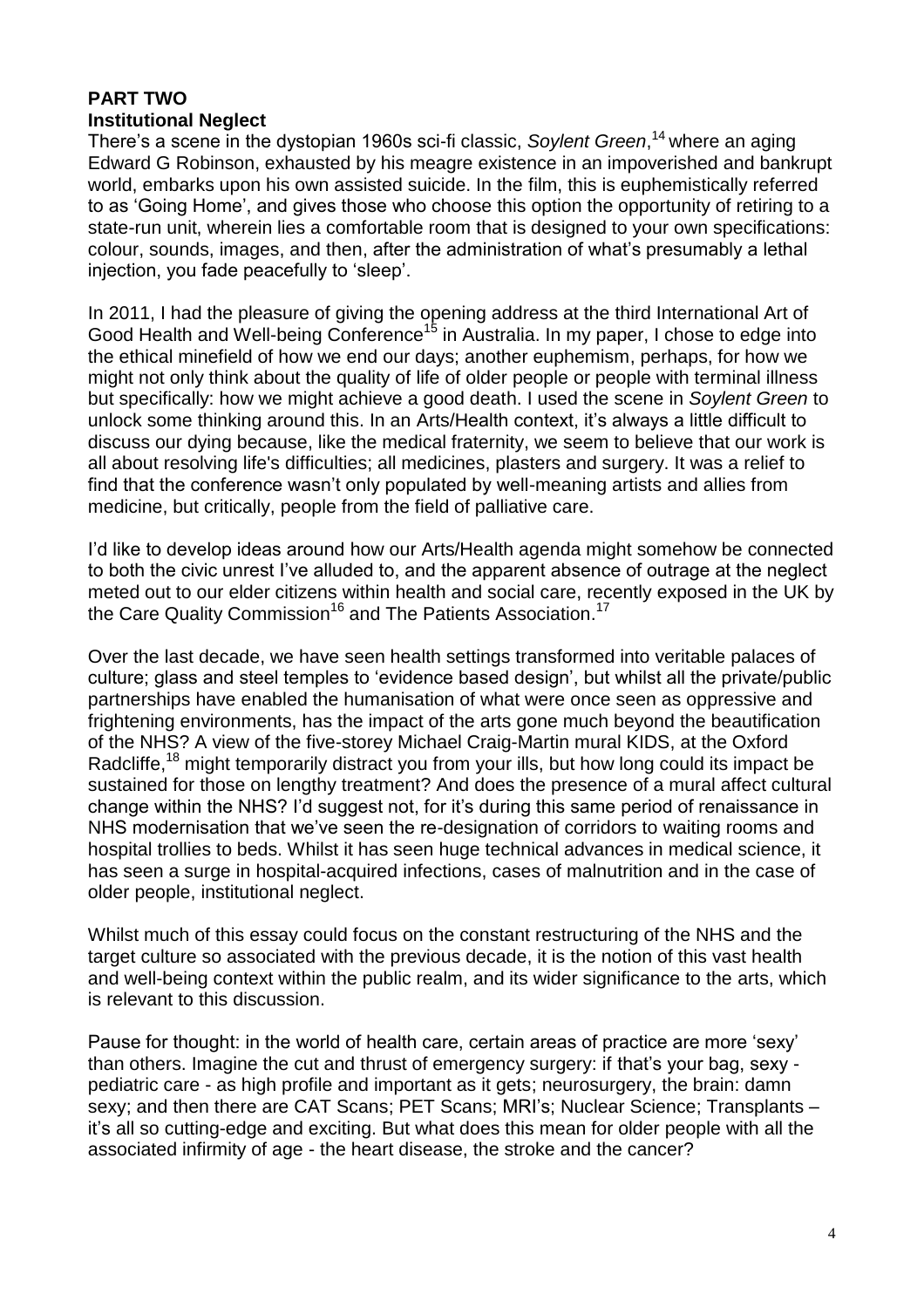The loneliness, the loss and the dementia? Is this the antithesis of sexy for artists and clinicians alike? These are the people with no aspiration to Olympian (or Elysian) field events, written off and largely ignored, but where quality of life is of paramount importance.

It's useful to think of the arts in relation to people marginalised by the ever-shrinking realm of old age, or those facing the final stages of terminal illness. If we focus on those people most disenfranchised through illness, we may better understand our worth and our values.

The society portrayed in *Soylent Green* isn't too far-fetched and artists have consistently imagined scenarios that, at the time, may have seemed outlandish but, with hindsight, display prescience. Jonah Lehrer, in his book *Proust was a Neuroscientist*, <sup>19</sup> usefully expands on this theme, suggesting that creative minds might shed new light on complex scientific problems and moreover, that artistic enquiry often preempts scientific understanding.

Describing how 'more and more of life's inevitable processes and difficulties—birth, sexuality, aging, unhappiness, tiredness, and loneliness—are being medicalised', Dr Richard Smith, one-time editor of the *British Medical Journal*, argues that '...medicine alone cannot address these problems and that common values and attitudes towards the management of death, whilst well known about in scientific circles, have yet to be acted upon because of lack of imagination.<sup>'20</sup> Whilst the modern version of the Hippocratic Oath urges clinicians to avoid the 'twin traps of over-treatment and therapeutic nihilism', it also stresses that 'there is art to medicine as well as science, and that warmth, sympathy, and understanding may outweigh the surgeon's knife or the chemist's drug<sup>21</sup> and urges a focus on the human being, not the illness. Smith suggests that the arts might just be the vehicle to address these points.

As the government pushes the NHS – this once-great institution, born in an age of postwar depression but with near utopian aspiration – towards piecemeal privatisation, it is imperative that creativity, culture and the arts inform a radical vision of the new NHS that puts the patient at the heart of decision-making and places emphasis on care and compassion over competition. How so?

I have argued that the arts should be more than superficial gloss to plaster over the sometimes fractured NHS and that art, by its very nature, has the potential force to kickstart cultural change. But this is about people and places; institutionalised mind-sets, hierarchies and medical procedures are not, as Charles Ledbetter notes, made to accommodate social relationships. A case of delivering services *to* and *for* people, not *with* them. $^{22}$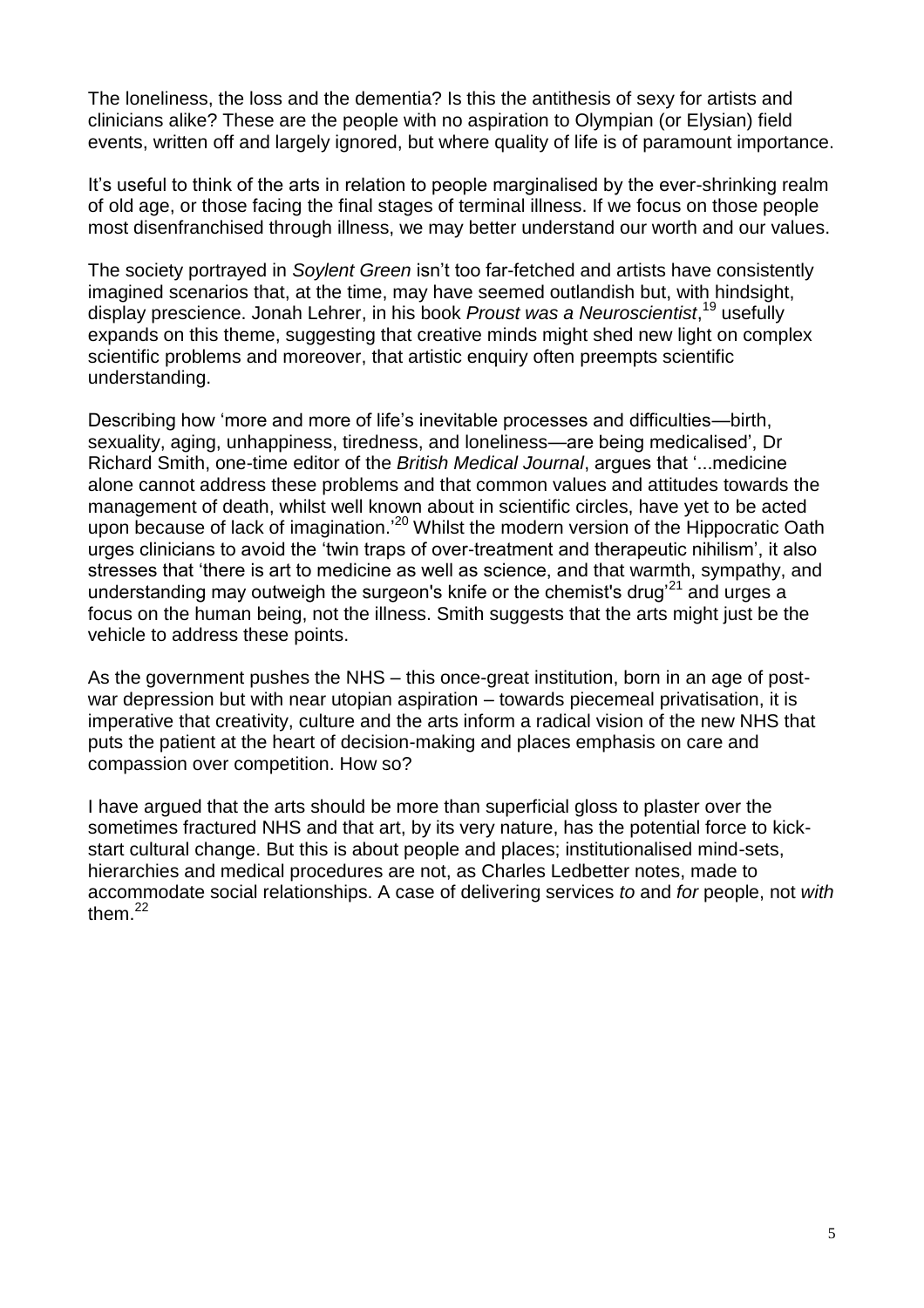#### **PART THREE First Blast - Second Blast**

I have chosen not to illustrate what I consider the exemplar Arts/Health projects that are involved in this work, because they are out there. Go and discover them!\* What I want to do, for a moment, is to draw together some of the themes I've raised in relation to artists *giving voice*.

Whatever the art form, artists have the ability to scrutinise society, to make sense of the times and to criticise the status quo. From the individual making sense of the world to the collaborations of the oppressed, art gives voice. Just imagine the bravery of artist Shamsia Hassani who broadcasts public dissent through graffiti on the streets of Kabul, $23$  and the eloquence of the Banksy tagging of the segregation wall that divides the West Bank. <sup>24</sup> Retiring Artistic Director of the Tricycle Theatre, Nicolas Kent, is going out with passion with his final work, *The* 



*Bomb*, a mix of plays, films, exhibitions and discussions about the Nuclear Bomb<sup>25</sup> and its proliferation from the 1940s to today. Is this related to our health and well-being? Of course - and it expands the issues way beyond benign sloganeering. Michael Billington describes Kent's work as: '...an astonishing achievement that puts the nuclear issue back at the centre of public debate. The Tricycle has once again started a debate that our politicians would prefer to suppress.'<sup>26</sup>





Production shots from Tricycle Theatre's *The Bomb*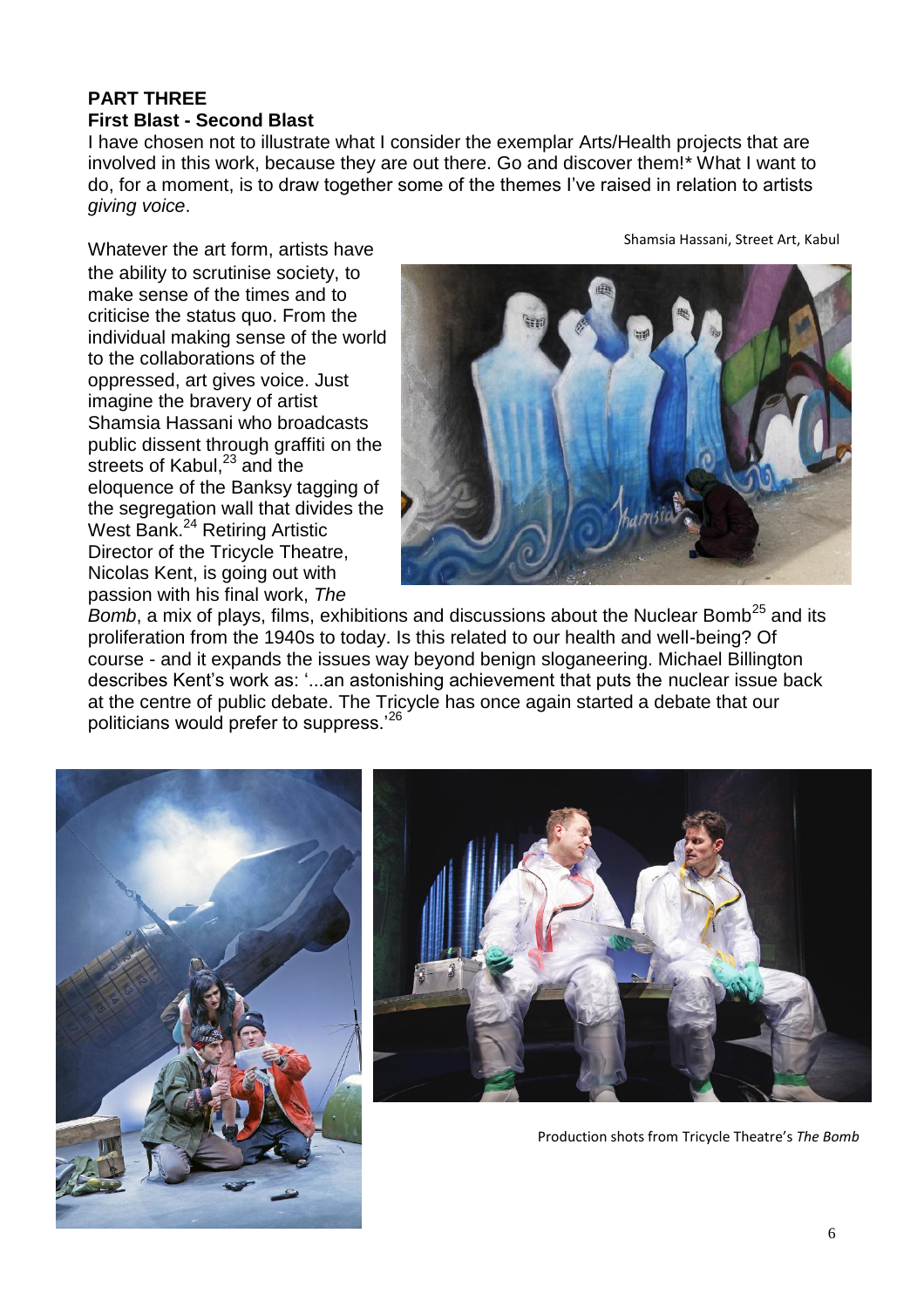When up to 80,000 people gathered at St Peter's Field in Manchester in 1819 to demand the reform of parliament, the government sent in the cavalry resulting in 15 deaths and 650 injuries.<sup>27</sup> The Peterloo Massacre provoked the poet Percy Bysshe Shelley to write what is widely seen as the first statement of the principle of non-violent resistance in *The Masque of Anarchy*:

'Stand ye calm and resolute, Like a forest close and mute, With folded arms and looks which are Weapons of unvanquished war...

...Rise like Lions after slumber In unvanquishable number, Shake your chains to earth like dew Which in sleep had fallen on you-Ye are many — they are few.'<sup>28</sup>

On 15th February 2003 between 6 and 10 million people took part in anti-war protests in 60 different countries, as the US began the coercion of its allies to attack Iraq (other estimates suggest the figures were between 8 to 30 million).<sup>29</sup> Patrick Tyler, writing in the *New York Times*, claimed that this showed that there were only 'two superpowers on the planet - the United States, and worldwide public opinion.'<sup>30</sup> So where were the artists' voices here? What were some of the responses?

*Baghdad, 5 March 2007*<sup>31</sup> is the rusty wreckage of a car that was destroyed in a 2007 truck bomb attack among the book stalls of Al-Mutanabbi Street in Baghdad, an attack that killed 38 people. Turner Prize winning artist, Jeremy Deller, toured it across America on the back of a truck in the company of a US soldier and an Iraqi citizen for a piece entitled *It Is What It Is*. It is now on permanent display amongst the high-gloss weapons of war in the Imperial War Museum.

Mark Wallinger's 2007 installation *State Britain*<sup>32</sup> at Tate Britain recreated the 120 foot long banner display of peace campaigner



*Baghdad, 5 March 2007*, Jeremy Deller

Brian Haw, whose protest camp against the economic sanctions and war against Iraq was dismantled by the police under the Serious Organized Crime and Police Act, that forbids unauthorised demonstration within over a mile radius of Parliament Square. Oscar Wilde would no doubt have approved of both Haw and Wallinger's actions, having declared: "Disobedience, in the eyes of any one who has read history, is man's original virtue. It is through disobedience that progress has been made, through disobedience and through rebellion."<sup>33</sup>

*Queen and Country* was created by another Turner Prize winner, Steve McQueen, in response to a visit he made to Iraq in 2003 following his appointment by the Imperial War Museum's Art Commissions Committee as an official UK war artist. McQueen collaborated with 160 families whose loved ones lost their lives in Iraq. He created a cabinet containing a series of facsimile postage stamp sheets, each one dedicated to a deceased soldier. He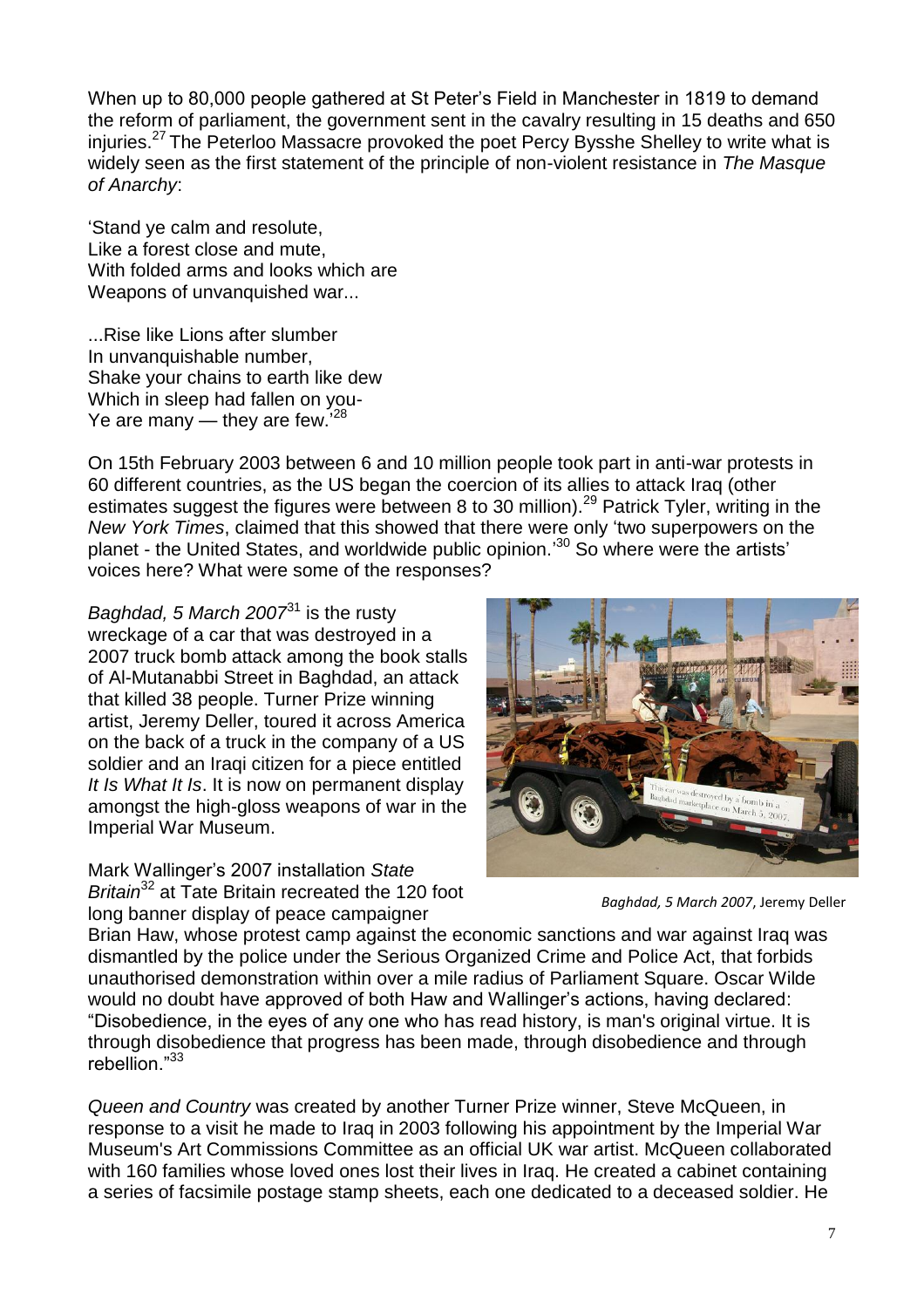proposed that the Royal Mail issue portraits of those who have lost their lives during the conflict as stamps. 'An official set of Royal Mail stamps struck me as an intimate but distinguished way of highlighting the sacrifice of individuals in defence of our national ideals. The stamps would focus on individual experience without euphemism. It would form an intimate reflection of national loss that would involve the families of the dead and permeate the everyday – every household and every office.<sup>34</sup> The facsimile postage sheets bear multiple portrait heads, each one dedicated to an individual, with details of name, regiment, age and date of death printed in the margin. The artist considers the work incomplete until the Royal Mail officially issues the stamps.

Deller, Wallinger and McQueen's work explicitly takes forward the position of the artist holding a lens to contemporary society, implicitly conjoining broad notions of humanity, politics, and - I'd suggest - well-being.

As well as 2012 being the Olympic year for Britain, it is also the Queen's diamond jubilee year, which gives its citizens twice the opportunity for mid-recession celebrations, specifically as an extra public holiday has been given to celebrate the monarch's 60 year reign. It's a tragedy that Cultural Oympiad commissioned artist, Martin Creed, will have to wait until the 27th of July to hear what the response to his *Work No. 1197*<sup>35</sup> will be. Creed is encouraging everyone to ring a bell at 8:00 in the morning on the first day of the games for 3 minutes. If people participate, it'll be another 'spectacular'. Yet like so many sensate expectations, it will be over in three minutes! Easier to digest for the youtube generation perhaps, than the slightly longer and potentially blistering *4'33"* by John Cage. 36

So how on earth does the plight of our invisible, neglected elders, or those facing the final stages of terminal illness, fit into this narrative?

Our ageing population is on the rise, and figures from The National Council for Voluntary Organisations<sup>37</sup> predict that, by 2034, people over 65 will account for 23% of the population, within which an estimated 3.5 million will be the 'oldest of the old', that is, aged over 85.

Whilst the educated, well-connected ageing middle-classes will undoubtedly strive to engage with civic society and participate in a rich cultural life, the less well-off and socially disconnected will find the inequalities they've experienced throughout their lives deepening. Add to this the physical and emotional consequences of living longer and the inevitability of facing our own uncertain death, and the needs of our aging population are (if left to fester in the ways that have been permitted to date) bleak and terrifying.

There are currently 750,000 people living with dementia in the UK, a figure predicted to rise to over a million by 2021.<sup>38</sup> If we succumb to dementia, do we aspire to spend our days slumped in front of the inane chatter of daytime TV, our moments punctuated by pureed food and compulsory nostalgia, glassy eyed and sedated? And, if we succumb to a terminal disease earlier in our lives, do we want to blindly accept all medical interventions?

In an article for *The New Yorker*, the surgeon Dr Atul Gawande<sup>39</sup> painfully illustrates how modern medicine often focuses on aggressive interventions to stave off death whilst losing sight of both the patient and the ways we can improve quality of life in people's final days. In his unflinching narrative, he describes Intensive Care Units as 'warehouses of the dying' and paints a picture of a health system that, in its attempt to prolong life, takes medicine and surgery to its furthest limits, sacrificing quality of life by pursuing every available intervention, however traumatic, for the possibility of extra time.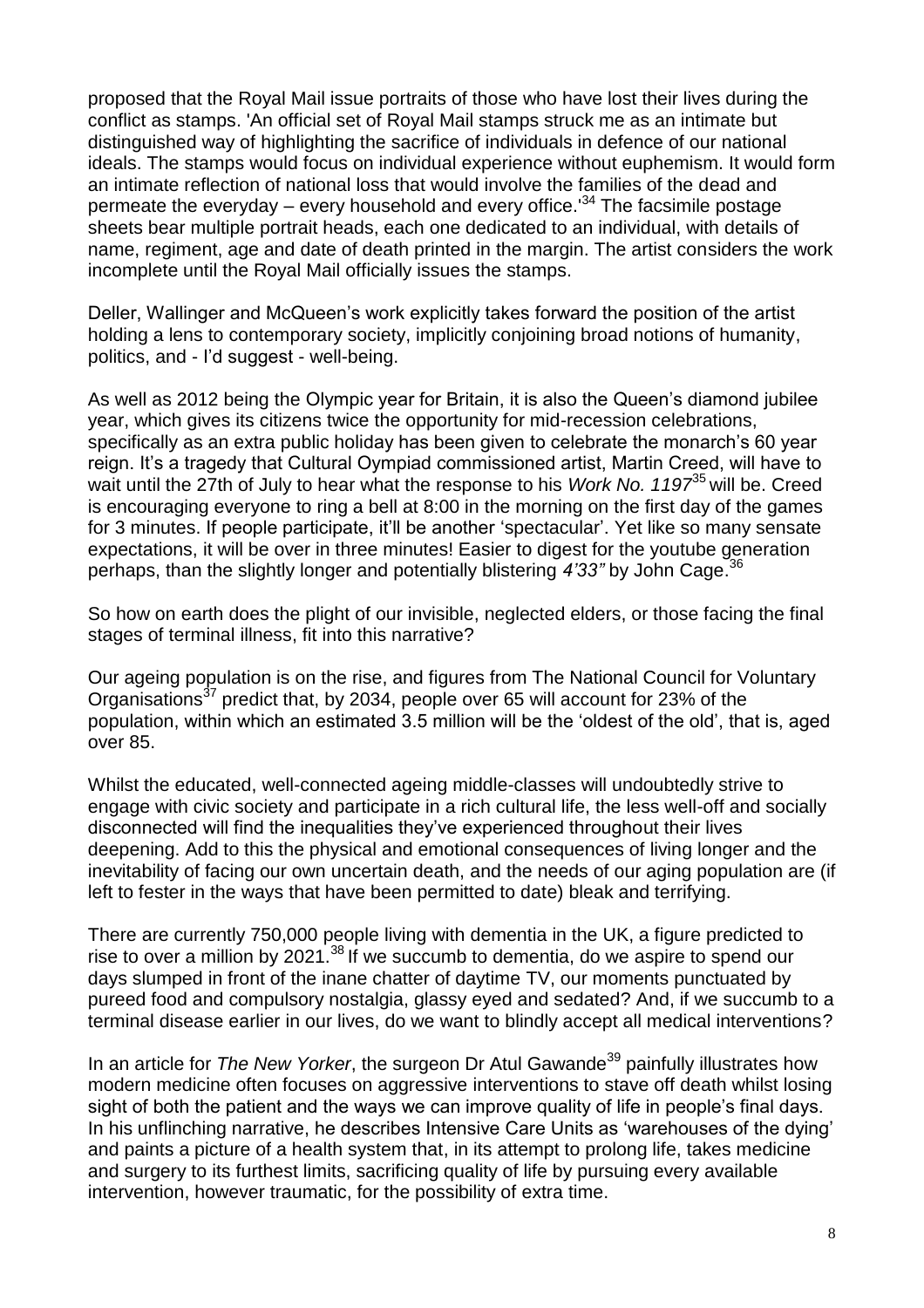

*Marjorie Raynor by Lois Blackbur: Arthur and Martha* <http://www.arthur-and-martha.co.uk/>

These futures should outrage us just as much as bankers' bonuses, the inequalities that surround us and the abuse we mete on our environment. Its more likely that this future reflects the disconnected, superficial values that have enabled this 'air-conditioned nightmare<sup>'40</sup> to take hold. As Richard Smith consistently points out, the arts are a vehicle not only to question what is unacceptable, but to suggest what *is* possible. Writing in the *British Medical Journal,* the general practitioner Dr Iona Heath<sup>41</sup> expands on the harsh and much avoided reality that our mortality rate will always be 100%, commenting that: 'Authentic health care for the old and frail has much more to do with helping to preserve their dignity, treating them with affection, and supporting their continued involvement in social activities, rather than the pursuit of ever-more elusive cures.'

The Arts/Health agenda is maturing, both through participatory models and through an evolving evidence base, but, for a relatively small number of exemplars, little notice is paid to end of life engagement. This is more than simply designing bespoke coffins or funeral services that reflect the individual. The arts can enable

the most difficult of conversations around how we die, facilitating dialogue around advanced directives, building on the role of medical humanities in undergraduate training, and positing a secular *ars moriendi <sup>42</sup>* for the 21st Century, an area I am currently researching.

The ongoing debate around assisted dying, highlighted by Lord Falconer and the Commission on Assisted Dying,<sup>43</sup> has only scratched the surface of issues that will affect us all, and, whilst compassionate medical practitioners like Dr Philip Nitschke<sup>44</sup> are pilloried by the media for their call for action and frustration at impotent-rhetoric, surely artists and designers have the capacity for imagining technology and scenarios that enable both informed choice around how we maintain our quality of life and how we choose to die.

Dementia care homes shouldn't just cultivate the singing of sentimental wartime ballads. Instead of containment through anti-psychotic medication, the arts offer exciting ways of channeling frustration, anger, disappointment and fear through imagination.

Similarly, by avoiding discussions around choices concerning our own deaths, we are missing opportunities to engage in the most important and provocative of conversations. I'd suggest that in succumbing to the culture of quick-fix sensationalism, we're missing the possibilities of how the arts might evolve in the public realm. French philosopher Pascal Bruckner describes the potency of the arts as revealing '...new aspects of life to us' and artists as '...Sirens around us, solar, radiant beings who invite us to try on other destinies. They are the ones who experiment with new arts of living, wrench happiness away from its canonical definitions, and set it upon new avenues.'<sup>45</sup>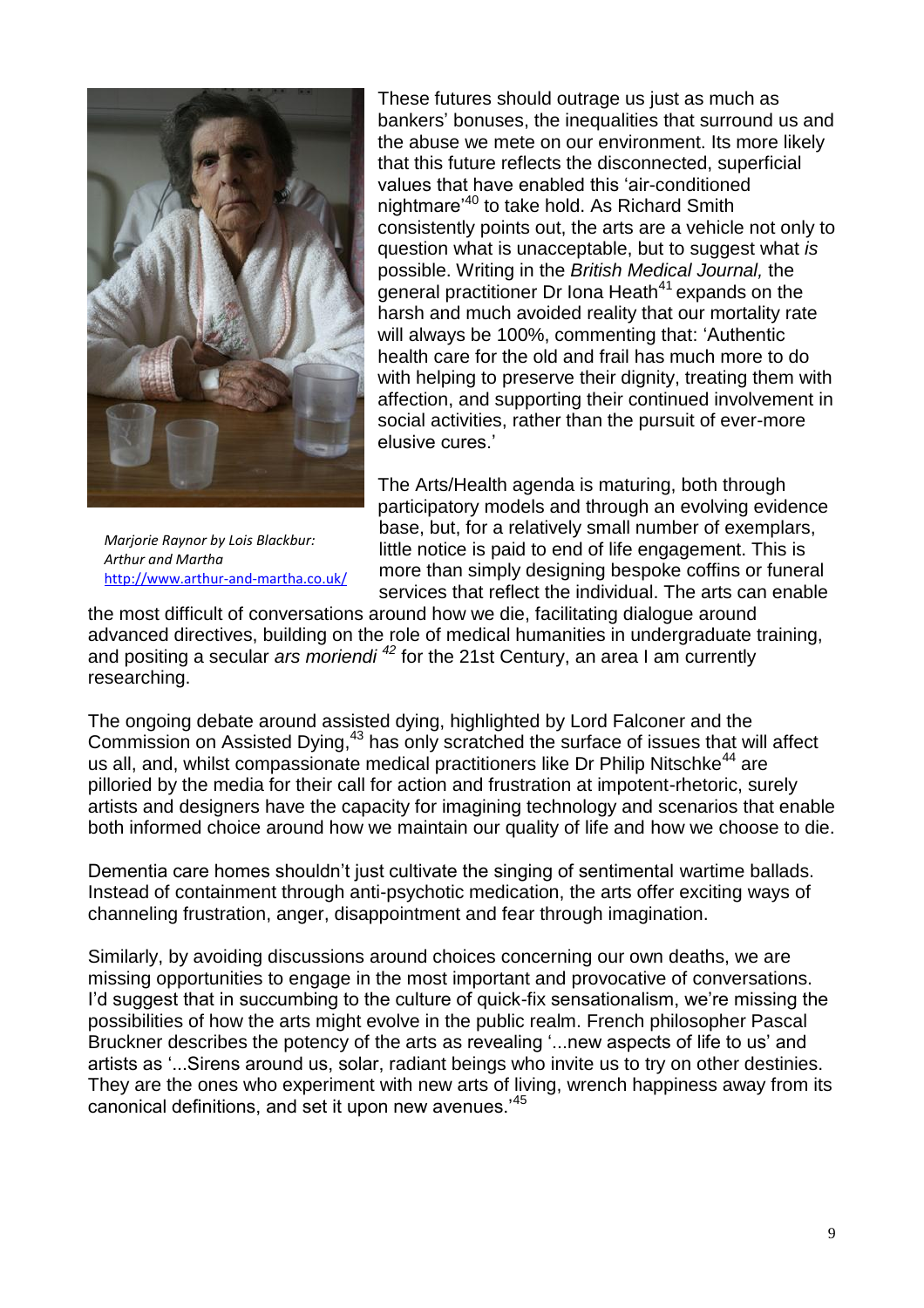#### **CODA**

## **"...something's happening, whether you like it or not."**<sup>46</sup> Martin Creed

Westfield Stratford City, located next to the Olympic Park in east London, is the largest urban shopping centre in Europe. Costing £1.45 billion, the centre has over 300 shops, 70 restaurants, a 14-screen cinema, three hotels, a bowling alley and the UK's largest casino. Critically, it will provide the main access to the Olympic park for the 2012 Games and is held up by the Mayor of London, Boris Johnson, as '...one of the most important legacies of the 2012 Olympics.<sup>47</sup>

Once the bluster and high-jinks of the Olympics has subsided and we enter the legacy phase, will it be the spirit of imagination and possibility that's retained, or will the full icy blast of deep austerity strip the skin from our bones and leave us sedated by our harsh addiction to neon consumerism?

As the DCMS<sup>48</sup> calls yet again for near impossible measurements of cultural value, and the movement that we call Arts/Health appears to be expanding, there is the ever-present danger that all we aspire to achieve will be reduced to commodification. Like the recent MasterCard-sponsored BRITS and Festival of Britain anniversary, it seems the ways in which we illustrate our worth will always be measured in the language of the 'market'. Will any political party ever really understand the social impact of the arts or, more than that, invest in a vehicle of potential individual and collective dissent?

If we see the Arts/Health agenda as being somehow separate from the mainstream world of culture, we are in danger of retrenchment into divisive silos of self-interest.

It's up to those of us who are outraged at the onslaught on the NHS, and those of us who want to give voice to people who for whatever reason have no voice, to express their aspirations, frustrations and needs. Artists, designers, scientists and Sirens - this is our call! Imagine new possibilities for collaboration and action. This conversation offers us the opportunity to grab the nettle. This is about the individual, about democracy and generational, cultural change. Our health is political, the arts are political too.

**"Perchance he for whom this bell tolls may be so ill, as that he knows not it tolls for him; and perchance I may think myself so much better than I am, as that they who are about me, and see my state, may have caused it to toll for me, and I know not that.**<sup>49</sup> John Donne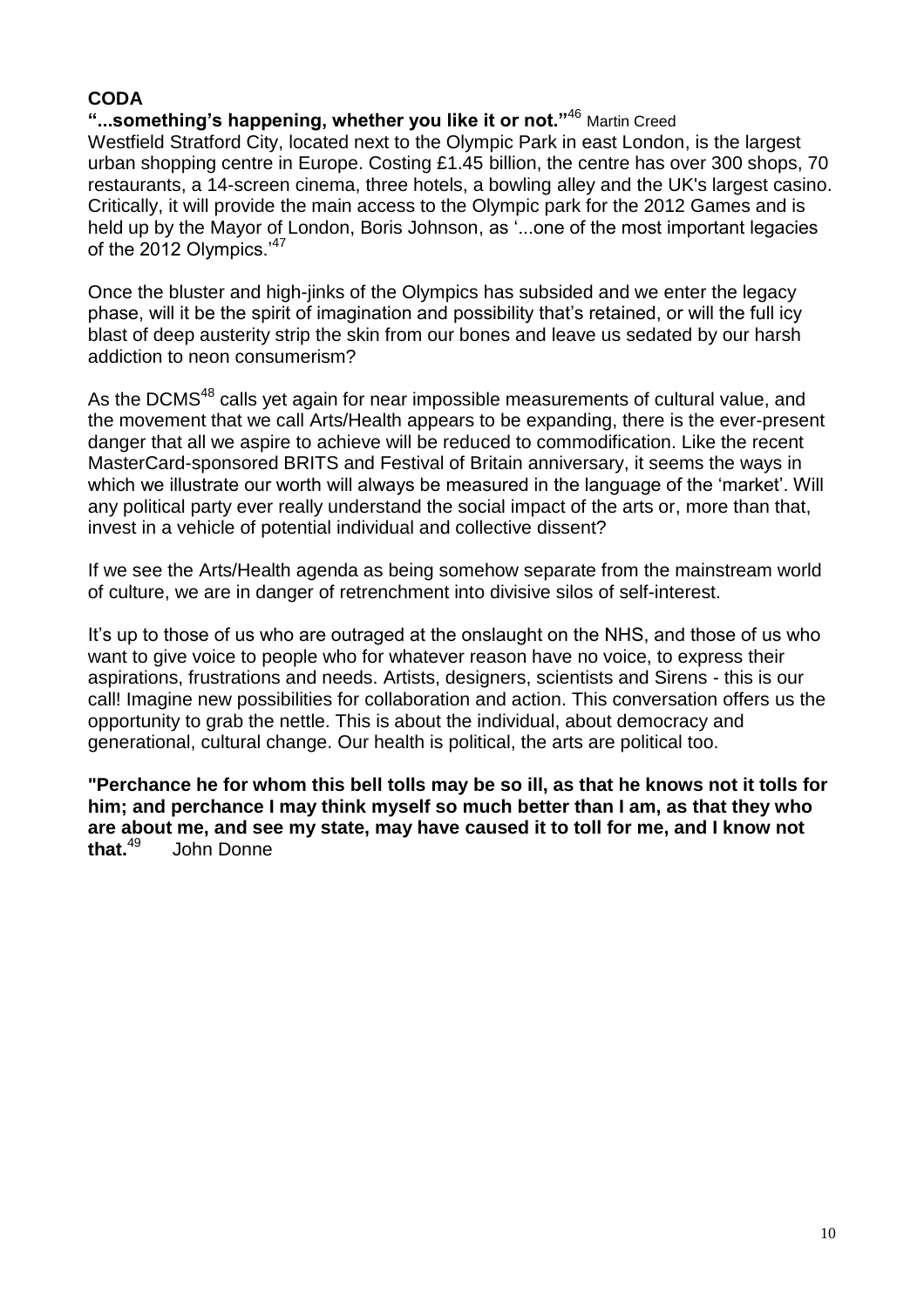## **PART ONE**

- 1. O'Hagan, Andrew, Diary, London Review of Books, [Vol. 34 No. 3 · 9 February 2012](http://www.lrb.co.uk/v34/n03/contents) [http://www.lrb.co.uk/v34/n03/andrewohagan/diary?utm\\_source=newsletter&utm\\_me](http://www.lrb.co.uk/v34/n03/andrewohagan/diary?utm_source=newsletter&utm_medium=email&utm_campaign=3403&hq_e=el&hq_m=1490884&hq_l=16&hq_v=1ac841e845) [dium=email&utm\\_campaign=3403&hq\\_e=el&hq\\_m=1490884&hq\\_l=16&hq\\_v=1ac8](http://www.lrb.co.uk/v34/n03/andrewohagan/diary?utm_source=newsletter&utm_medium=email&utm_campaign=3403&hq_e=el&hq_m=1490884&hq_l=16&hq_v=1ac841e845) [41e845](http://www.lrb.co.uk/v34/n03/andrewohagan/diary?utm_source=newsletter&utm_medium=email&utm_campaign=3403&hq_e=el&hq_m=1490884&hq_l=16&hq_v=1ac841e845) (Accessed on 20:012:12)
- 2. Can the Cultural Olympiad sprinkle stardust on the 2012 Games? Guardian Blog: [http://www.guardian.co.uk/sport/london-2012-olympics-blog/2011/nov/08/cultural](http://www.guardian.co.uk/sport/london-2012-olympics-blog/2011/nov/08/cultural-olympiad-2012-games-london)[olympiad-2012-games-london](http://www.guardian.co.uk/sport/london-2012-olympics-blog/2011/nov/08/cultural-olympiad-2012-games-london) (Accessed on 18:02:12)
- 3. Office for National Statistics, Labour Market Statistics, February 2012, <http://www.ons.gov.uk/ons/rel/lms/labour-market-statistics/february-2012/index.html> (Accessed on 26:02:12)
- 4. 'Fat Man' was the codename given to the atomic bomb detonated over Nagasaki on August 9th, 1945. [http://en.wikipedia.org/wiki/Fat\\_Man](http://en.wikipedia.org/wiki/Fat_Man)
- 5. John Pilger, The party game is over. Stand and fight: [http://johnpilger.com/articles/the-party-game-is-over-stand-and-fight,](http://johnpilger.com/articles/the-party-game-is-over-stand-and-fight) and The World War on Democracy: <http://johnpilger.com/articles/the-world-war-on-democracy> (accessed on 12:11:11 )
- 6. Spanish politician's 24-metre sculpture prompts accusations of megalomania, [Giles](http://www.guardian.co.uk/profile/gilestremlett)  [Tremlett,](http://www.guardian.co.uk/profile/gilestremlett) Guardian, 10 January 2012
- 7. A giant mechanical spider, which was 'vast in scale and spectacular in execution', delighted thousands of people in Liverpool.<http://www.lamachine.co.uk/>
- 8. Ditto, The Sultans Elephant,<http://www.royal-de-luxe.com/>
- 9. Ditto, The Giant Little Girl[,http://www.royal-de-luxe.com/](http://www.royal-de-luxe.com/)
- 10.Jason and the Argonauts, a 1963 film of the Greek heroic legend, [http://en.wikipedia.org/wiki/Jason\\_and\\_the\\_Argonauts\\_\(1963\\_film\)](http://en.wikipedia.org/wiki/Jason_and_the_Argonauts_(1963_film)
- 11.Office for National Statistics, Measuring National Well-being, <http://www.ons.gov.uk/ons/guide-method/user-guidance/well-being/index.html>
- 12.Campbell, Alastair: The Happy Depressive: In Pursuit of Personal and Political Happiness. Ebook available via<http://www.alastaircampbell.org/>
- 13.Shakespeare, William: Hamlet: Act 2, Scene 2

## **PART TWO**

- 14.*Soylent Green* is a 1973 science fiction film directed by Richard Fleischer and based on the novel *Make Room! Make Room!* by Harry Harrison. [http://en.wikipedia.org/wiki/Soylent\\_Green](http://en.wikipedia.org/wiki/Soylent_Green)
- 15.Parkinson, Clive: Towards Sentience,<http://vimeo.com/33947198>
- 16.Dignity and nutrition for older people, Care Quality Commission, [http://www.cqc.org.uk/public/reports-surveys-and-reviews/themes](http://www.cqc.org.uk/public/reports-surveys-and-reviews/themes-inspections/dignity-and-nutrition-older-people)[inspections/dignity-and-nutrition-older-people](http://www.cqc.org.uk/public/reports-surveys-and-reviews/themes-inspections/dignity-and-nutrition-older-people)
- 17.Patients Association,<http://www.patients-association.com/Default.aspx?tabid=209>
- 18.Can a wall painting help patients recover? [http://news.bbc.co.uk/1/hi/uk\\_politics/8650553.stm](http://news.bbc.co.uk/1/hi/uk_politics/8650553.stm)
- 19.Lehrer, Jonah, Proust was a Neuroscientist, 2007 ISBN-10: 9780618620104
- 20.Smith, Richard: Medicine's need for the humanities: [http://blogs.bmj.com/bmj/2010/12/30/richard-smith-medicines-need-for-the](http://blogs.bmj.com/bmj/2010/12/30/richard-smith-medicines-need-for-the-humanities)[humanities](http://blogs.bmj.com/bmj/2010/12/30/richard-smith-medicines-need-for-the-humanities) (accessed 10:11:11)
- 21.Definition of Modern Hippocratic Oath: <http://www.medterms.com/script/main/art.asp?articlekey=20909>
- 22.Leadbetter, C Garber, G: (2010) DYING FOR CHANGE, Demos, ISBN 978 1 906693 55 8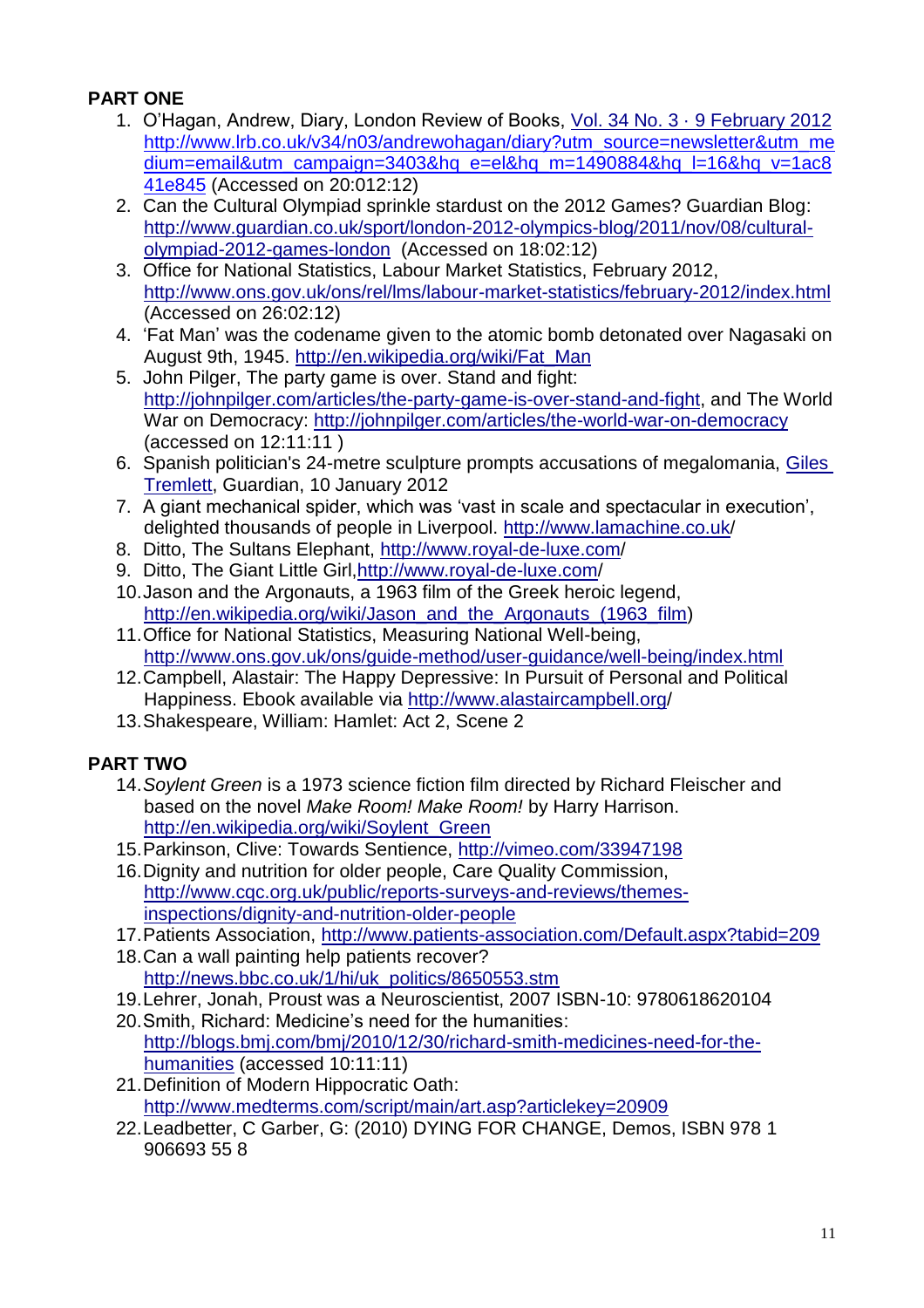## **PART THREE**

- 23.Art in the streets of Kabul, Emma Graham-Harrison, The Guardian, 25th February 2012.
- 24.Parry, Nigel, Well-known UK graffiti artist Banksy hacks the Wall, 2 September 2005, [http://electronicintifada.net/content/well-known-uk-graffiti-artist-banksy-hacks](http://electronicintifada.net/content/well-known-uk-graffiti-artist-banksy-hacks-wall/5733)[wall/5733](http://electronicintifada.net/content/well-known-uk-graffiti-artist-banksy-hacks-wall/5733)
- 25[.http://www.tricycle.co.uk/festivals/the-tricycle-goes-nuclear/](http://www.tricycle.co.uk/festivals/the-tricycle-goes-nuclear/)
- 26.Billington, Michael in the Guardian online: <http://www.guardian.co.uk/stage/2012/feb/21/the-bomb-review>
- 27.Peterloo Massacre on the web,<http://www.peterloomassacre.org/history.html>
- 28.Shelly, Percy Bysshe, Masque of Anarchy, 1832.
- 29.Millions join global anti-war protests, The Guardian, 17th February 2003, <http://news.bbc.co.uk/1/hi/world/europe/2765215.stm>
- 30.Tyler, Patrick, Threats and Responses: New Analysis; A New Power in the Streets, February 17, 2003.
- 31.Deller, Jeremy, It is what it is: <http://www.jeremydeller.org/>
- 32.Wallinger, Mark; State Britain: <http://www.tate.org.uk/britain/exhibitions/wallinger/>
- 33.Wilde, Oscar, The Soul of Man Under Socialism, 1891. http://en.wikipedia.org/wiki/The Soul of Man under Socialism
- 34.McQueen, Steve, Queen and Country: [http://www.artfund.org/queenandcountry/Queen\\_and\\_Country.html](http://www.artfund.org/queenandcountry/Queen_and_Country.html)
- 35.Creed, Martin in Can the Cultural Olympiad sprinkle stardust on the 2012 Games? Guardian Blog: [http://www.guardian.co.uk/sport/london-2012-olympics](http://www.guardian.co.uk/sport/london-2012-olympics-blog/2011/nov/08/cultural-olympiad-2012-games-london)[blog/2011/nov/08/cultural-olympiad-2012-games-london](http://www.guardian.co.uk/sport/london-2012-olympics-blog/2011/nov/08/cultural-olympiad-2012-games-london) (Accessed on 15:02:12) See also: <http://www.youtube.com/watch?v=lMxJd8dQwiM> and: <http://www.allthebells.com/home/>
- 36.Cage, John, [http://thequietus.com/articles/05438-silence-why-john-cage-s-4-33-is](http://thequietus.com/articles/05438-silence-why-john-cage-s-4-33-is-no-laughing-matter)[no-laughing-matter](http://thequietus.com/articles/05438-silence-why-john-cage-s-4-33-is-no-laughing-matter)
- 37.Third Sector Foresight,<http://www.3s4.org.uk/drivers/ageing-population>
- 38.Alzheimer's Society, [http://alzheimers.org.uk/site/scripts/documents\\_info.php?documentID=341](http://alzheimers.org.uk/site/scripts/documents_info.php?documentID=341)
- 39.Gwande, Atul Letting Go: What should medicine do when it can't save your life? The New Yorker: [http://www.newyorker.com/reporting/2010/08/02/100802fa\\_fact\\_gawande](http://www.newyorker.com/reporting/2010/08/02/100802fa_fact_gawande)

(accessed 10:10:11)

- 40.Miller, Henry: The Air-Conditioned Nightmare, 1945: Miller's critiques appear all the more prescient, considering he was writing The Air-Conditioned Nightmare in 1940- 1. He sees the mass media as bankrupt, and singles out newspapers, movies, radio and Disney for particular contempt. He doubts that radio's world-wide reach will do anything to make humanity—especially Americans— feel more connected. Reviewed by Dan Geddes in The Satirist: [www.thesatirist.com/ books/Air-](http://www.thesatirist.com/books/Air-Conditioned-Nightmare.html)[Conditioned-Nightmare.html](http://www.thesatirist.com/books/Air-Conditioned-Nightmare.html)
- 41.Heath, Iona; What do we want to die from? BMJ 2010;341:c3883
- 42.Ars Moriendi: Conversation, Guidance and Rituals to support someone to have a 'good death'.<http://www.deathreference.com/A-Bi/Ars-Moriendi.html>
- 43.Commission on Assisted Dying, [http://www.commissiononassisteddying.co.uk](http://www.commissiononassisteddying.co.uk/)
- 44.Dr Philip Neitske, [www.exitinternational.net/](http://www.exitinternational.net/)
- 45.Bruckner, Pascal: Perpetual Euphoria, On the Duty to be Happy, Woodstock: Princeton UP, 2010